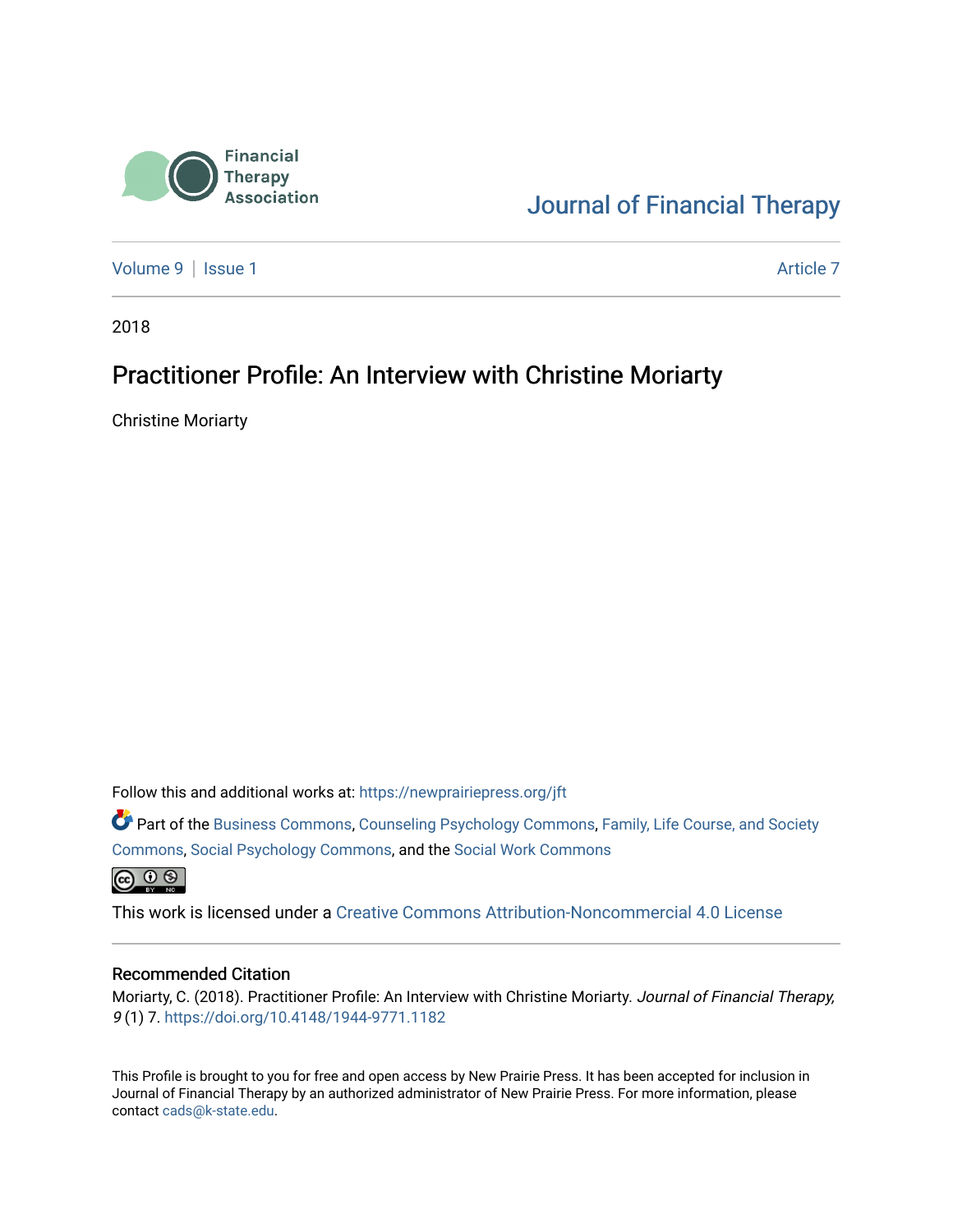## **PRACTITIONER PROFILE**

# An Interview with Christine Moriarty

*Christine Moriarty, MBA, CFP® is a financial speaker, author and coach. She has been quoted extensively in publications including USA Today, Good Housekeeping, the Boston Globe and Fidelity Focus Magazine, as well as several books including Living Your Joy. She is a past columnist for Vermont Woman and has been published in several periodicals and on-line publications. In addition, she writes a monthly newsletter, "My Peace on Money," that reaches a growing list of thousands of subscribers.*

*Ms. Moriarty has contributed to and co-authored books, is the regular financial expert on the Vermont CBS affiliate station, and has had a radio show, all as part of her mission to educate others on personal finance. She has taught at the college level for over twenty years. She earned a BS in Finance, MBA in Entrepreneurship and is a Certified Financial Planner ™. She is dedicated to empowering others around their money so they can achieve their dreams. She is living her dreams by residing in the Green Mountains and helping others make peaceful, practical, prosperous financial choices.*



**Q. Define what you do professionally.**

A. Speaker, Author, Financial Educator

#### **Q. What activities encompass your professional responsibilities?**

A. As a long-time practitioner, I now share my approach with other professionals and groups through workshops and trainings. The aim of my speaking and writing is to create more emotional and financial stability for all. This includes a Financial Enlightened Couples class so partners may experience more peace together around their finances.

ISSN: 1945-7774 CC by–NC 4.0 2018 Financial Therapy Association 77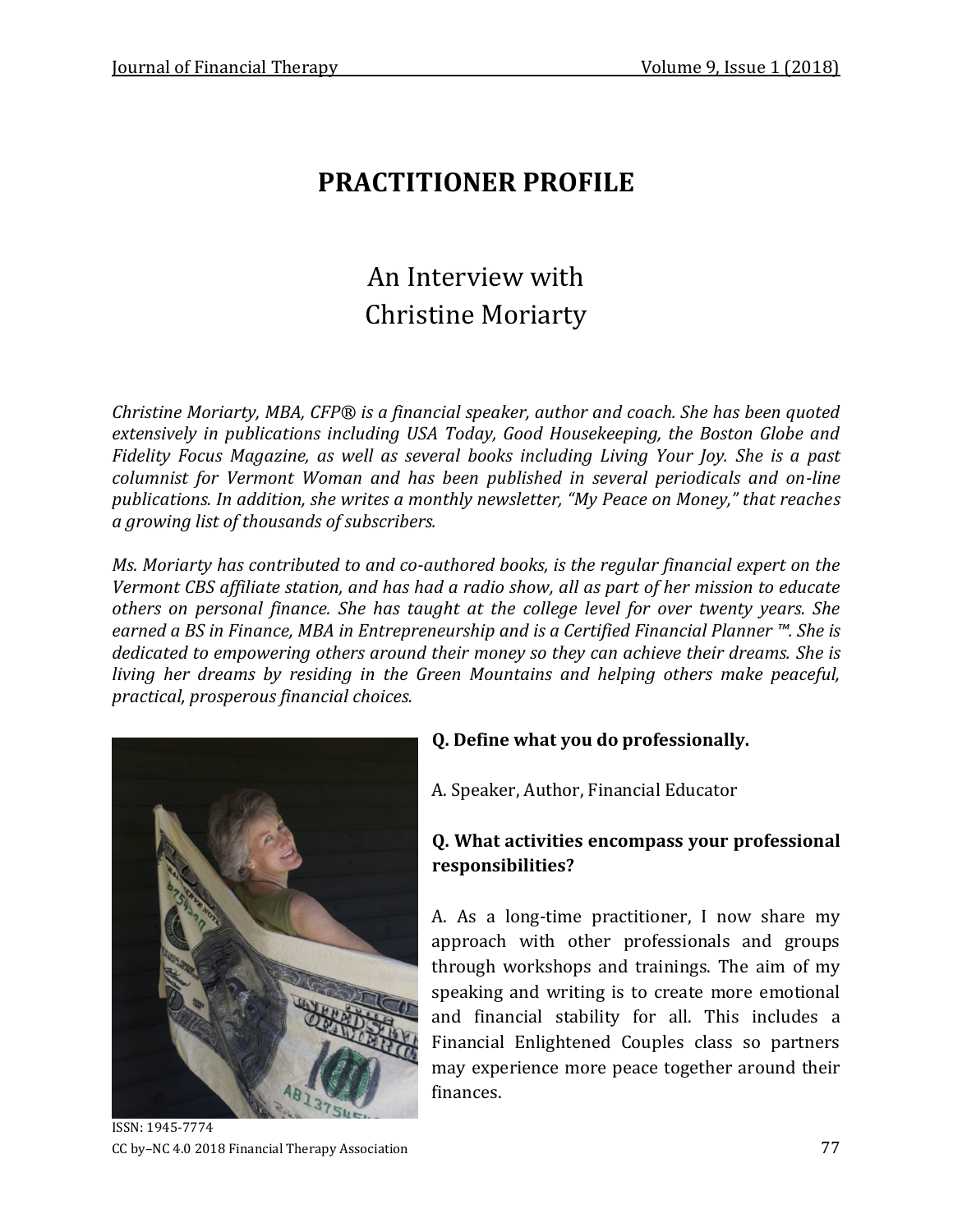#### **Q. How long have you been engaged in your professional activity?**

A. The true answer is best covered in the answer to the next question. Professionally, I have been involved in Financial Planning and personal growth since 1985. Though that may date me, I ingrained wisdom to share due to this ever-evolving process.

#### **Q. What led you to your professional calling?**

A. The rational and the emotional led me to my calling. As a graduating senior with a finance major, I realized that though numbers came easy to me, I cared more about people. That led me to explore this relatively new profession at the time of financial planning. The concept resonated. My career path began then as I acquired a range of study, professional positions and experiences over ten years heading toward my vision. This windy and intentional path prepared me to open my holistic practice with business plan in hand.

Only years later did I realize that my emotional direction was set at the age of 14 by my parents. After my Dad suffered a life-threatening heart attack, he wanted to share the family finances with my Mom. She refused to be involved. An irrational and emotional response on her part, led me to spontaneously volunteer to learn the information in a crash course. Fear is a great motivator. This experience has served me well when meeting with clients.

#### **Q. How are you paid?**

A. My business is purely fee for consulting or speaking or course. I charge hourly or by project and deliver information and recommendations based on the specific clients. These are determined based on experience and our quality in-depth conversations that are part of my intake model, which I now train others to do. As I do not take assets under management or receive commissions, this allows for the best education without influence for the client.

#### **Q. Do you work alone or do you have a team?**

A. Although I am a one-woman shop, I collaborate with other professionals. These include tax, legal,

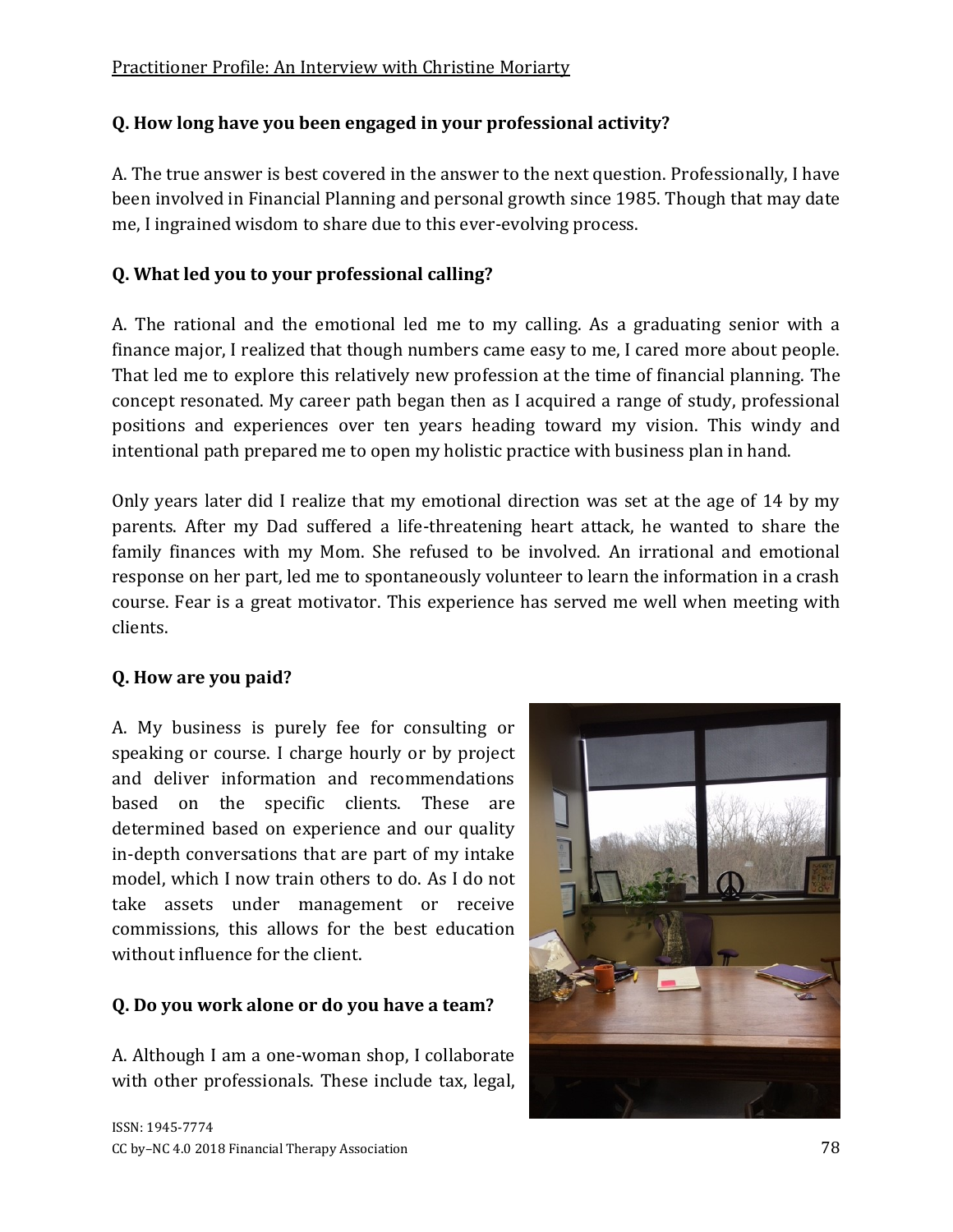and therapists. For years, I was part of a group of planners who met with a therapist to discuss how to deal with challenging client situations. I do not hesitate to refer clients to therapists when their emotional issues are beyond the scope of our work together.

I would be remiss in not mentioning my own personal business marketing team. Two women who have part-time businesses as they raise their children. Meg and Kim give invaluable perspective and assistance.



#### **Q. What theoretical framework guides your work when dealing with clients?**

A. I believe that abundance is different for each and every person. Money is a way for us to learn about ourselves. Money issues are way for us to explore our values and reevaluate our priorities. To that end, I believe in digging deeper in conversations with clients before making recommendations or devising a plan.

#### **Q. What needs to happen so that 10 years from now we can say that financial therapy is a respected field of study?**

A. As far as Certified Financial Planners™ are concerned, as a profession, we need to do more emotional exploration ourselves, before we venture to help others. Therapists need a better understanding of the financial systems and solid planning personally. Then they can help others along the path. Financial therapy as a profession needs to grow from both sides of these professions. The CFP® certification has taken decades to be recognized and valued; so perhaps financial therapy needs to project out a bit further to 20 years. Then with solid professionals and research supporting its value, financial therapy will be respected and appreciated in our culture.

#### **Q. What benefits can the financial therapy association provide to others doing work that is similar to your professional activities?**

A. The major and invaluable benefit of FTA is finding other professionals who realize the importance of linking the two fields of study. By starting the dialogue and connecting like minded folks, all professionals can more forward thanks to the FTA.